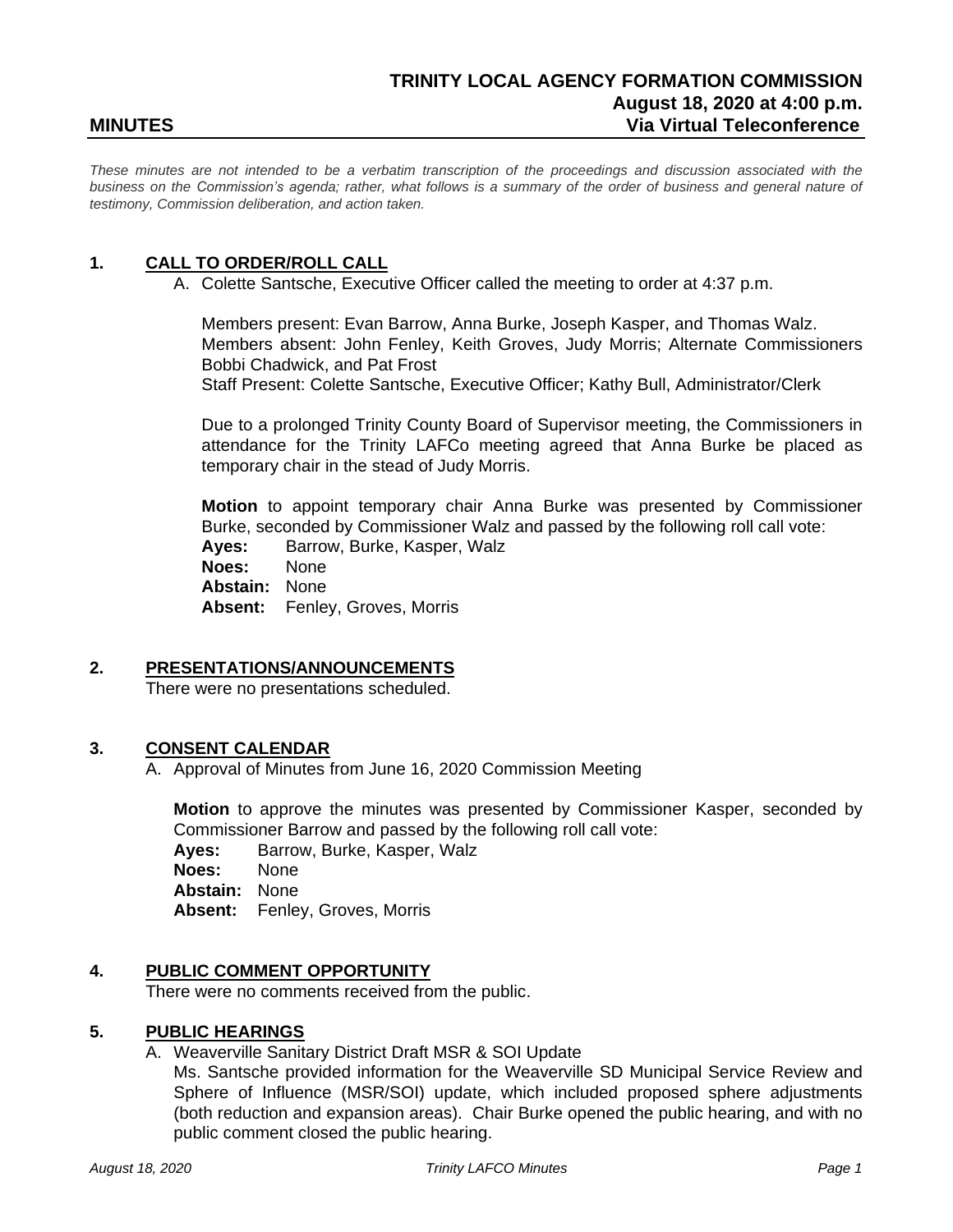**Motion** to approve the Resolution 2020-06 in connection with this MSR/SOI update, including a SOI amendment as depicted in Exhibit "A" of the resolution, was presented by Commissioner Kasper, seconded by Commissioner Burke and passed by the following roll call vote:

**Ayes:** Barrow, Burke, Kasper, Walz **Noes:** None **Abstain:** None **Absent:** Fenley, Groves, Morris

B. Weaverville Community Services District Draft MSR & SOI Update

Ms. Santsche provided information for the Weaverville CSD Municipal Service Review and Sphere of Influence (MSR/SOI) update, which included proposed sphere reductions in two areas. There was discussion among the Commission regarding one area in particular designated as Open Space. The Commission discussed the merits to service in this area and options for redrawing the SOI to include a portion of this Open Space area. Ms. Santsche also explained the process for future development entitlements.

Chair Burke opened the public hearing, and with no public comment closed the public hearing.

**Motion** to accept staff recommendation of the Resolution 2020-07 in connection with this MSR/SOI update with an amended sphere of influence was presented by Commissioner Walz, seconded by Commissioner Kasper and failed by the following roll call vote:

**Ayes:** Burke, Kasper, Walz

**Noes:** Barrow

**Abstain:** None

**Absent:** Fenley, Groves, Morris

After Commission discussion it was decided to table this public hearing until the next meeting.

**Motion** to continue the public hearing until next Commission meeting on October 20, 2020 was presented by Commissioner Burke, seconded by Commissioner Barrow and passed by the following roll call vote:

**Ayes:** Barrow, Burke, Kasper, Walz **Noes:** None **Abstain:** None **Absent:** Fenley, Groves, Morris

#### **6. NEW BUSINESS**

A. Trinity County Waterworks #1 Tule Creek Road Annexation – Time Extension

Ms. Santsche explained the finalization of the LAFCo process for the annexation which was approved in December 2018. The one-year time extension will allow staff to complete and record the annexation, effective December 4, 2019 and extending to December 4, 2020.

**Motion** to approve Resolution 2020-08, thereby authorizing a one-year time extension for completion of the Tule Creek Road Annexation was presented by Commissioner Kasper, seconded by Commissioner Burke and passed by the following roll call vote: